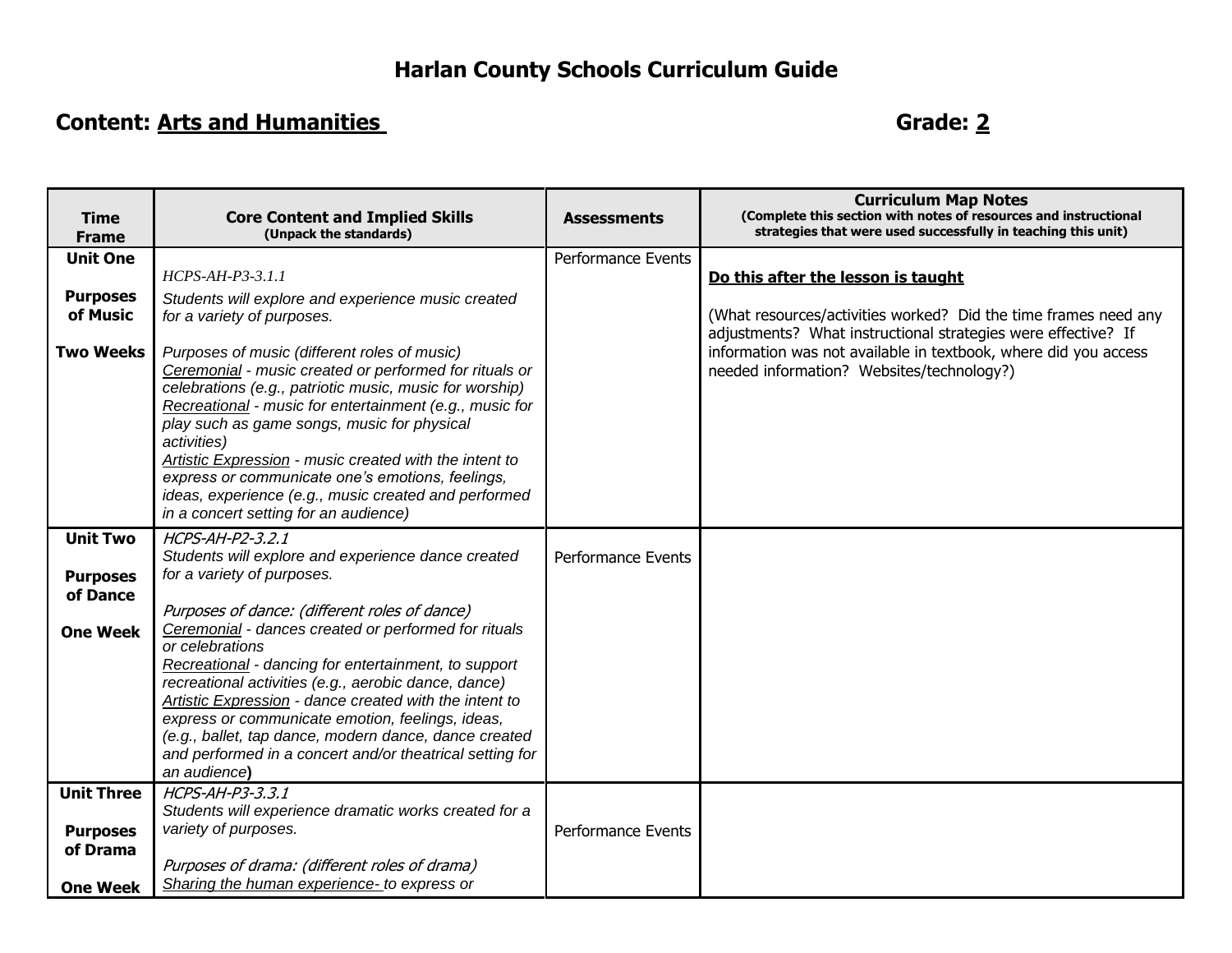|                   | communicate emotion, feelings, ideas, information<br>through dramatic works (e.g. storytelling, role playing,<br>narrative works)<br>Passing on tradition and culture- to express or<br>communicate feelings, ideas, information (e.g.,<br>narrative, storytelling, folktales, myths and legends)<br>Recreational: drama for entertainment (e.g.,<br>drama/theatre as a hobby)<br>Artistic Expression - drama created with the intent to<br>express or communicate emotion, feelings, ideas,<br>information (e.g., dramatic works created and<br>performed by actors in a threatrical setting for an<br>audience) |                          |                          |
|-------------------|-------------------------------------------------------------------------------------------------------------------------------------------------------------------------------------------------------------------------------------------------------------------------------------------------------------------------------------------------------------------------------------------------------------------------------------------------------------------------------------------------------------------------------------------------------------------------------------------------------------------|--------------------------|--------------------------|
| <b>Unit Four</b>  | AH-EP-3.3.1                                                                                                                                                                                                                                                                                                                                                                                                                                                                                                                                                                                                       |                          | Art Prints:              |
|                   | Students will explore and experience visual arts                                                                                                                                                                                                                                                                                                                                                                                                                                                                                                                                                                  | Performance Events       |                          |
| <b>Purposes</b>   | created for a variety of purposes.                                                                                                                                                                                                                                                                                                                                                                                                                                                                                                                                                                                |                          |                          |
| of Visual<br>Art  | Purposes of drama/theatre: (different roles of art)                                                                                                                                                                                                                                                                                                                                                                                                                                                                                                                                                               | 1 ORQ                    |                          |
|                   | Ceremonial - ritual, celebration, artworks created to                                                                                                                                                                                                                                                                                                                                                                                                                                                                                                                                                             | And                      |                          |
| <b>One Week</b>   | support worship ceremonies (e.g., ceremonial masks)                                                                                                                                                                                                                                                                                                                                                                                                                                                                                                                                                               | Multiple                 |                          |
|                   | Artistic expression - artwork to express or<br>communicate emotion, ideas, feelings (e.g., for self-                                                                                                                                                                                                                                                                                                                                                                                                                                                                                                              | Choice                   |                          |
|                   | expression, to decorate or beautify objects)                                                                                                                                                                                                                                                                                                                                                                                                                                                                                                                                                                      | over purposes of<br>arts |                          |
|                   | Narrative - Artworks that tell stories, describe and                                                                                                                                                                                                                                                                                                                                                                                                                                                                                                                                                              |                          |                          |
|                   | illustrate experiences, or communicate ideas or                                                                                                                                                                                                                                                                                                                                                                                                                                                                                                                                                                   |                          |                          |
|                   | information, art to document important or historical<br>events (e.g., Native American totem poles, cave and                                                                                                                                                                                                                                                                                                                                                                                                                                                                                                       |                          |                          |
|                   | wall paintings)                                                                                                                                                                                                                                                                                                                                                                                                                                                                                                                                                                                                   |                          |                          |
|                   | Functional - artistic objects used in everyday life (e.g.,                                                                                                                                                                                                                                                                                                                                                                                                                                                                                                                                                        |                          |                          |
|                   | pottery, quilts, baskets.)                                                                                                                                                                                                                                                                                                                                                                                                                                                                                                                                                                                        |                          |                          |
| <b>Unit Five</b>  | AH-EP-1.1.1                                                                                                                                                                                                                                                                                                                                                                                                                                                                                                                                                                                                       |                          |                          |
| <b>Structures</b> | Students will explore and experience elements of<br>music using musical terminology.                                                                                                                                                                                                                                                                                                                                                                                                                                                                                                                              |                          | <b>KET Music Toolkit</b> |
| in Music          |                                                                                                                                                                                                                                                                                                                                                                                                                                                                                                                                                                                                                   |                          |                          |
|                   | Elements of music:                                                                                                                                                                                                                                                                                                                                                                                                                                                                                                                                                                                                |                          |                          |
| <b>Five weeks</b> | Rhythm - bar lines, measures, (whole notes, quarter<br>notes (aurally and visually)                                                                                                                                                                                                                                                                                                                                                                                                                                                                                                                               | Creating and             |                          |
|                   | Tempo - steady beat, slower, faster (aurally)                                                                                                                                                                                                                                                                                                                                                                                                                                                                                                                                                                     | performing               |                          |
|                   | Melody - notes, lines and spaces on treble clef (visually)                                                                                                                                                                                                                                                                                                                                                                                                                                                                                                                                                        | opportunities            |                          |
|                   | Harmony – rounds and simple 2-part songs (aurally))                                                                                                                                                                                                                                                                                                                                                                                                                                                                                                                                                               |                          |                          |
|                   | Form - call and response form, AB form or pattern and<br>ABA form or pattern (aurally)                                                                                                                                                                                                                                                                                                                                                                                                                                                                                                                            | Critique                 |                          |
|                   | Timbre (tone color) - recognize different qualities of                                                                                                                                                                                                                                                                                                                                                                                                                                                                                                                                                            |                          |                          |
|                   | musical sounds, instruments by family - brass,                                                                                                                                                                                                                                                                                                                                                                                                                                                                                                                                                                    | МC                       |                          |
|                   | woodwind, string, percussion, (aurally and visually) and                                                                                                                                                                                                                                                                                                                                                                                                                                                                                                                                                          |                          |                          |
|                   | human voices (aurally)                                                                                                                                                                                                                                                                                                                                                                                                                                                                                                                                                                                            |                          |                          |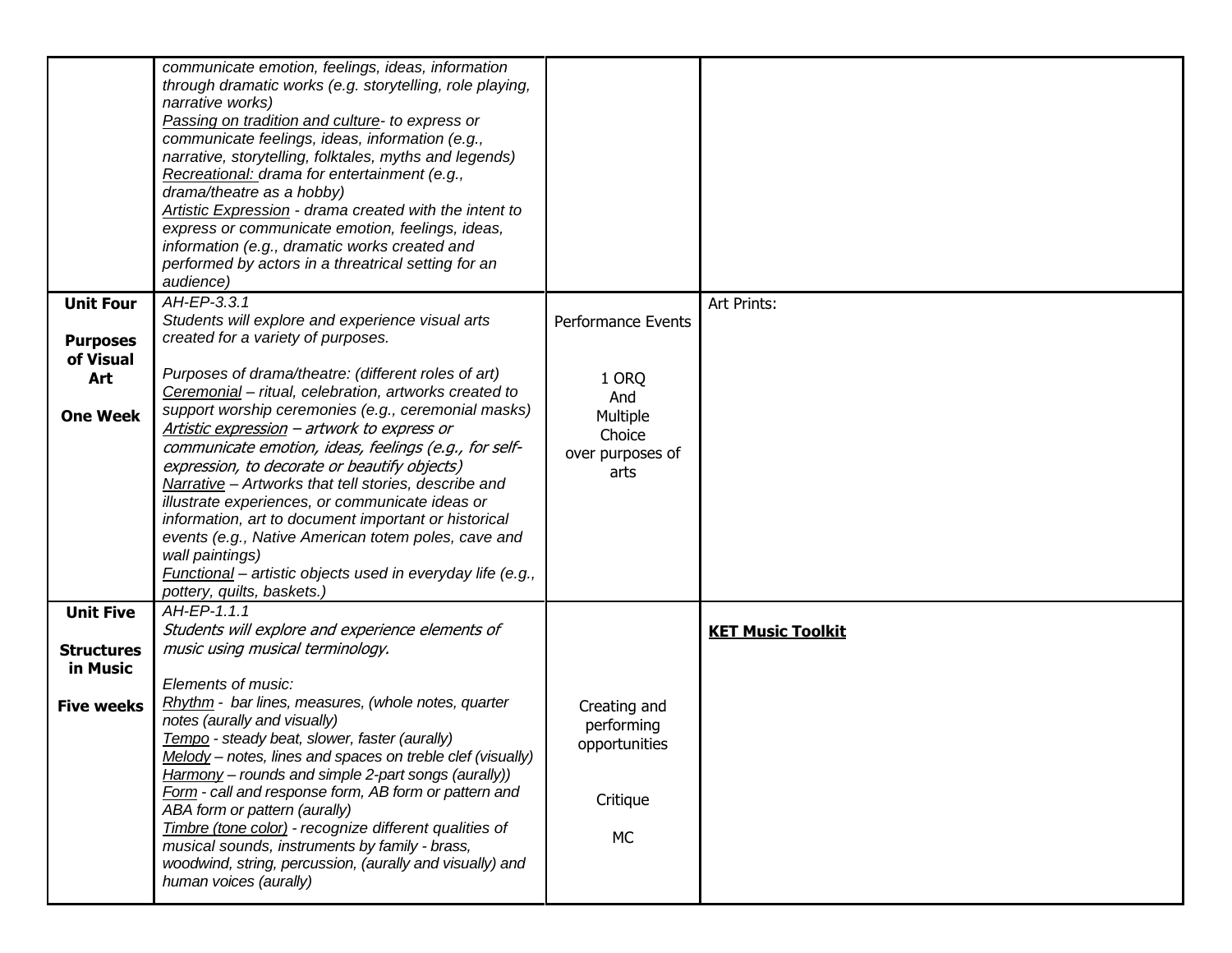|                               | Dynamics - soft, loud (aurally)                                                                                                                                                                                                                                                                                                                                                                                                                                                                                                                                                                                   |                                                   |                          |
|-------------------------------|-------------------------------------------------------------------------------------------------------------------------------------------------------------------------------------------------------------------------------------------------------------------------------------------------------------------------------------------------------------------------------------------------------------------------------------------------------------------------------------------------------------------------------------------------------------------------------------------------------------------|---------------------------------------------------|--------------------------|
|                               | AH-EP-1.1.2<br>Students will identify various styles of music                                                                                                                                                                                                                                                                                                                                                                                                                                                                                                                                                     |                                                   |                          |
|                               | (spirituals, game songs, folk songs, lullabies,<br>patriotic,).                                                                                                                                                                                                                                                                                                                                                                                                                                                                                                                                                   |                                                   |                          |
| Unit 6                        | HCPS-AH-P3-1.2.1                                                                                                                                                                                                                                                                                                                                                                                                                                                                                                                                                                                                  | Performance Events                                | <b>KET Dance Toolkit</b> |
| <b>Structures</b><br>in Dance | Students will explore and observe dance/movement<br>and identify elements and movements using dance<br>terminology.                                                                                                                                                                                                                                                                                                                                                                                                                                                                                               | Critique                                          |                          |
| <b>Two Weeks</b>              | Elements of dance:<br>Space - direction of dance movements (forward,<br>backward, right, left, up, down), pathway (straight,<br>curved, zigzag), levels (high, middle, low), shape<br>Time (tempo) - dance movements that follow a<br>steady beat or move faster or slower<br>Force - dance movements that use more or less<br>energy (e.g., gentle movements versus strong<br>movements)<br>Dance Form - beginning, middle, end<br>HCPS-AH-P3-1.2.2<br>Students will observe, define and describe locomotor<br>(e.g., walk, run, skip, gallop) and nonlocomotor (e.g.,<br>bend, stretch, twist, swing) movements | Error! Not a valid<br>link.<br>1 ORQ<br><b>MC</b> |                          |
| Unit 7                        | $HCPS-AH-P3-1.3.1$                                                                                                                                                                                                                                                                                                                                                                                                                                                                                                                                                                                                | Critique                                          |                          |
| <b>Structures</b><br>in Drama | Students will explore dramatic productions and<br>identify literary elements, technical elements and/or                                                                                                                                                                                                                                                                                                                                                                                                                                                                                                           | Performance Events                                | <b>KET Drama Toolkit</b> |
| <b>Two Weeks</b>              | performance elements using drama/theatre<br>terminology                                                                                                                                                                                                                                                                                                                                                                                                                                                                                                                                                           | 1 ORQ                                             |                          |
|                               | Elements of drama:<br>Literary elements - Script, Story line (plot), Character,<br>Story organization (beginning, middle, end),<br>Technical elements - Scenery, Costumes, Props,<br>Make-up<br>Performance elements:<br>Acting (how speaking, moving help to create<br>characters)                                                                                                                                                                                                                                                                                                                               | МC                                                |                          |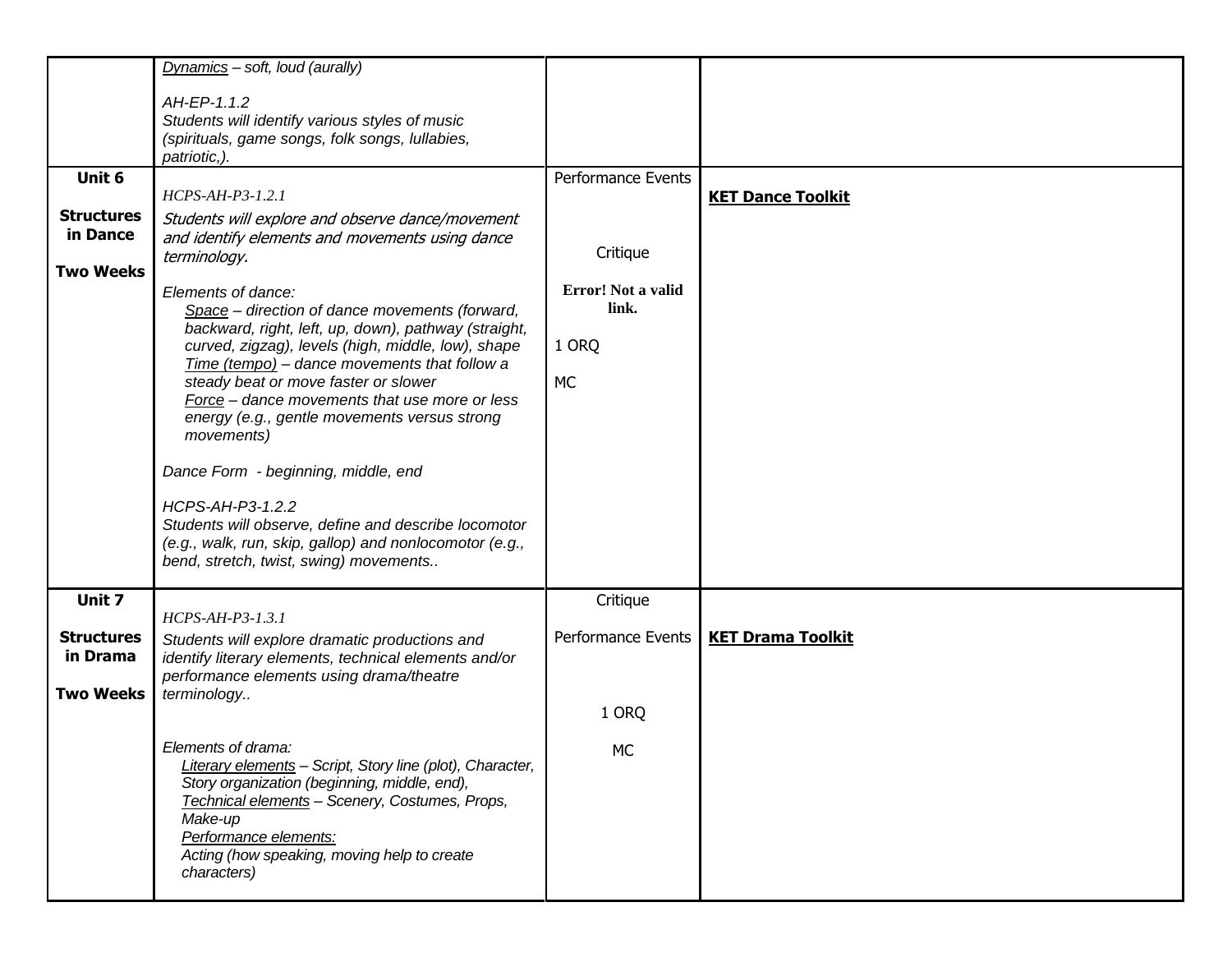|                                | HCPS-AH-P3-1.3.3<br>Students will identify a variety of creative dramatics<br>(improvisation, role playing and storytelling).                                                                                                                                                                                                                                                                                                                                                                            |                                                   |                                |
|--------------------------------|----------------------------------------------------------------------------------------------------------------------------------------------------------------------------------------------------------------------------------------------------------------------------------------------------------------------------------------------------------------------------------------------------------------------------------------------------------------------------------------------------------|---------------------------------------------------|--------------------------------|
| Unit 8                         | HCPS-AH-P3-1.4.1<br>Students will explore and experience elements of art                                                                                                                                                                                                                                                                                                                                                                                                                                 | Performance Events                                |                                |
| <b>Structures</b><br>in Visual | and principles of design in works of art.<br>Elements of art:                                                                                                                                                                                                                                                                                                                                                                                                                                            | Critique                                          | <b>Art Prints:</b>             |
| <b>Arts</b>                    | Line, Shape, Form, Texture and Color (primary<br>hues) and color schemes (warm, cool)                                                                                                                                                                                                                                                                                                                                                                                                                    | Error! Not a valid<br>link.                       | <b>KET Visual Arts Toolkit</b> |
| <b>Five Weeks</b>              | Principles of design: Organization of visual                                                                                                                                                                                                                                                                                                                                                                                                                                                             |                                                   |                                |
|                                | compositions: Emphasis (focal point), Pattern,<br>Contrast (e.g., black/white, rough/smooth)<br>HCPS-AH-P3-1.4.2<br>Students will explore and experience various media<br>and processes.<br>Media (plural) / medium (singular): (used to produce<br>artworks)<br>Two-dimensional- crayon, pencil, paint, paper<br>Three-dimensional - clay<br>Art processes:<br>Two-dimensional - drawing, painting, collage<br>Three-dimensional - sculpture,<br>Subject matter: (e.g. landscape, portrait, still life) | Error! Not a valid<br>link.<br>1 ORQ<br><b>MC</b> |                                |